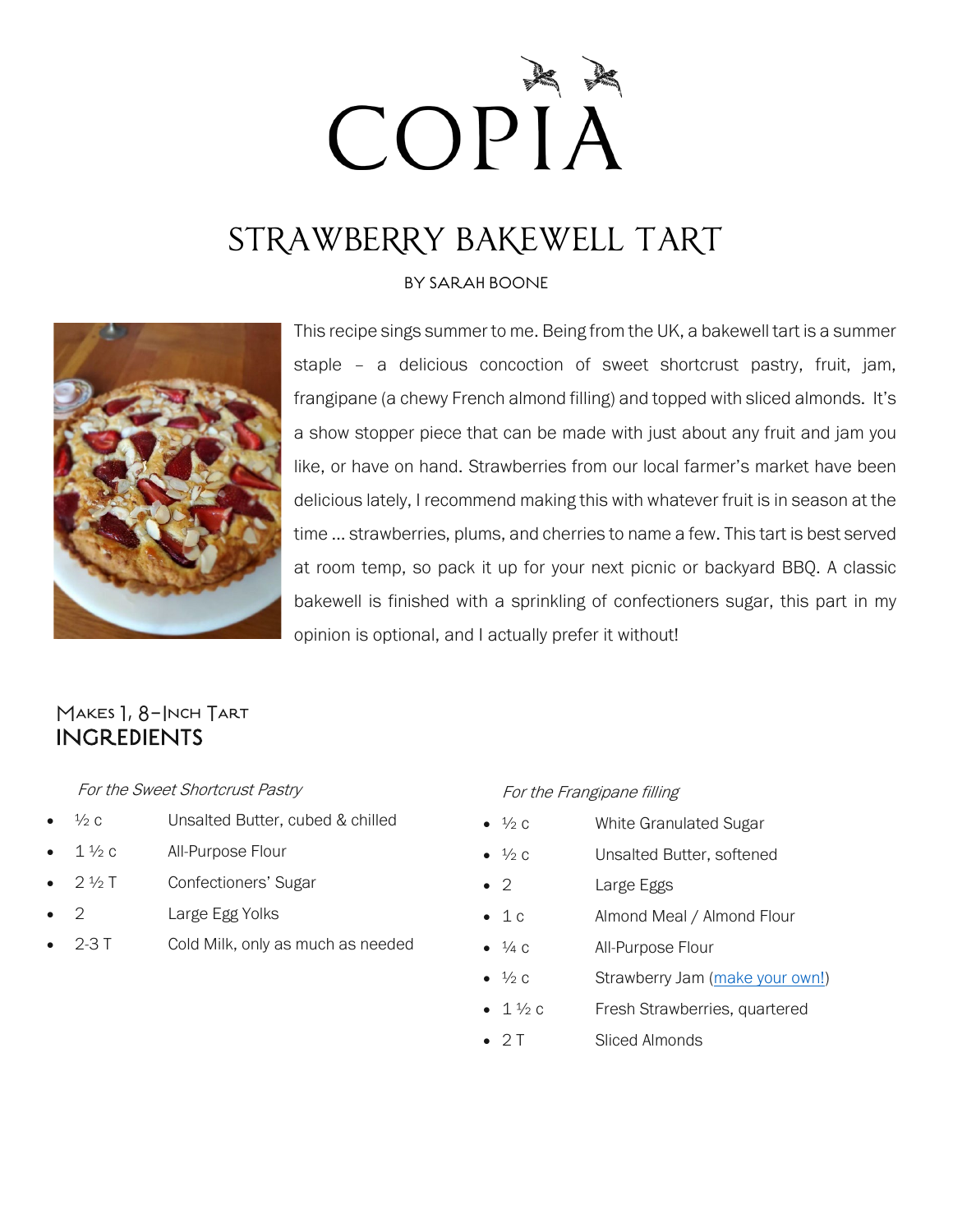# COPIA

# STRAWBERRY BAKEWELL TART

BY SARAH BOONE

# SWEET SHORTCRUST PASTRY

- 1. Place the flour and confectioners' sugar in a food processor and blitz to combine. Add the butter and process for about 20 seconds until the butter pieces are about the size of a pea.
- 2. Add the egg yolks and, with the processor running on low, start pouring in the milk. Only use as much milk as you need for it to start clumping.
- 3. Remove the blade from the food processor and gently bring the dough together with your hands to form a disc.
- 4. Wrap tightly with plastic wrap and place in the fridge for at least 30 minutes.
- 5. Dust a clean work surface with flour and place the cold dough on top, dust the top of the dough, too. Roll it out to a 10-inch circle (just under ¼ inch thick), carefully not to push too hard and warm the dough up too much while rolling.
- 6. Preheat the oven to 350 degrees F.
- 7. Roll the dough over top of the rolling pin, then lift it and lower it over the baking tin and unroll it. Press the dough into the corners and up the sides. Roll the rolling pin over the top to trim off the overhang. TIP: Before blind-baking your tart shell, place it in the freezer for 10 minutes, this will help prevent your pastry from shrinking.
- 8. Line the tart shell with baking paper and fill it with rice (or pie weights), making sure to press it right into the corners, and bake for 20 minutes. Remove the paper and rice and bake for a further 10 minutes.
- 9. Remove from the oven and let the tart shell partially cool.

# FRANGIPANE FILLING

- 1. While the tart shell cools, beat together the sugar and butter until light and fluffy.
- 2. Add the eggs one at a time, beating well after each egg.
- 3. Sift over the flour, then add the almond meal/flour and beat until just combined.
- 4. Once the tart shell has cooled for at least 15 minutes, spread the strawberry jam over the base.
- 5. Dollop the frangipane filling all over the top and then spread it out until it's more or less level all around.
- 6. Randomly place the strawberry halves over the top, then sprinkle the almonds around, filling in the gaps.
- 7. Bake for 40 minutes until nicely golden on the center should be firm and spongy when you press it (not soggy)!
- 8. Allow to cool for 20-30 minutes (to room temperature) before slicing and serving. Enjoy!